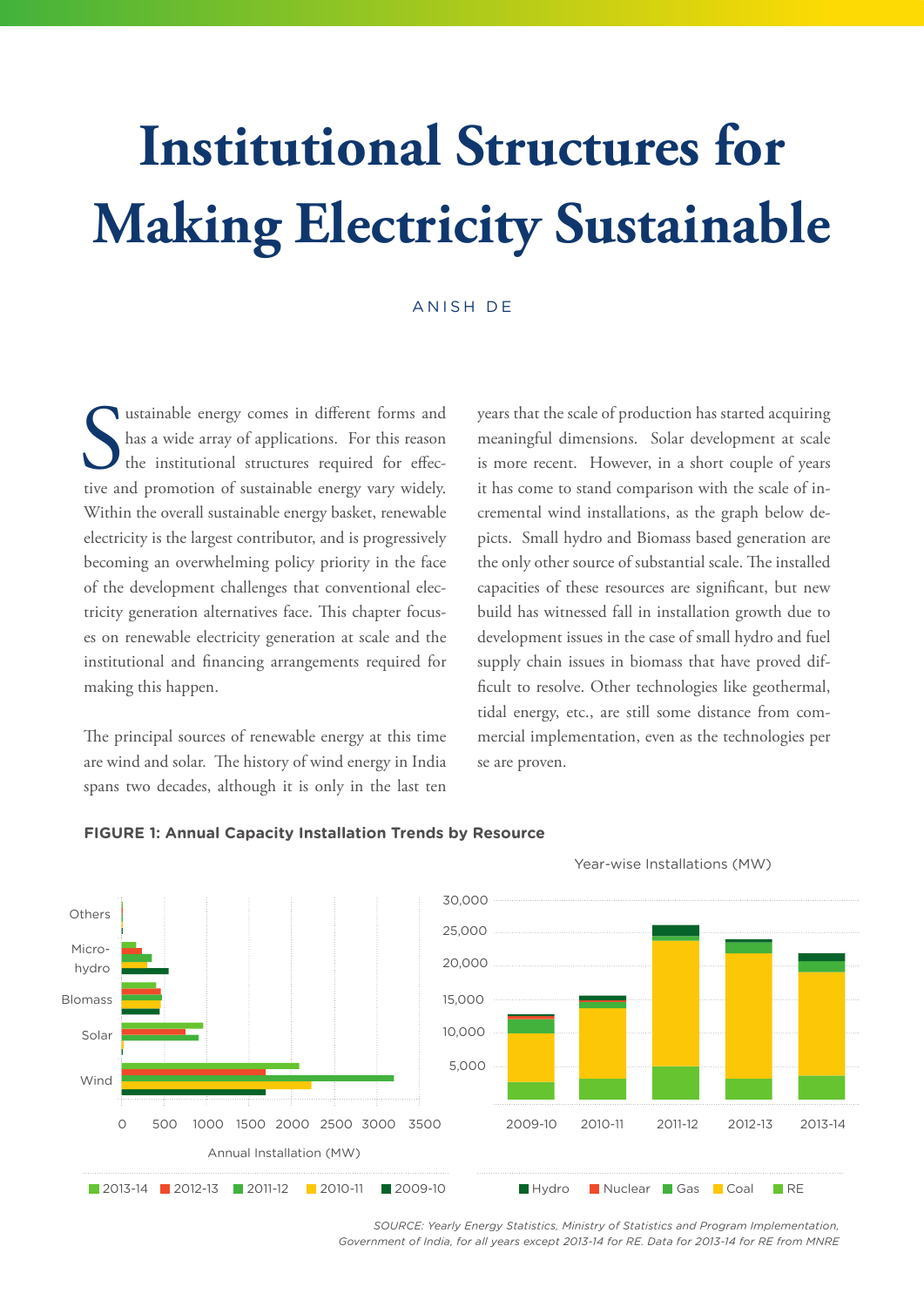## *The need for economies of scale in renewable electricity is markedly lower as compared to conventional alternatives, making resource development substantially easier*

The increasing contribution of wind and solar has been accompanied (and perhaps propelled) by a reduction in the gap between these resources and the supply costs of conventional alternatives. Indeed, barring coal, supply from new hydro, nuclear and gas plants are often more expensive than the mainstream renewable electricity resources at the generator bus-bar. Even considering the costs of integration of renewable energy in the main electricity grid, the differences between conventional and renewable energy costs have come down sharply in the past few years. This is clearly good news for renewables. Even better is the prognosis of further fall in renewable energy costs, in contrast to the increasing costs of conventional alternatives. The need for economies of scale in renewable electricity is markedly lower as compared to conventional alternatives, which also makes resource development substantially easier. For all these reasons and more renewable electricity generation projects increasingly find a larger space in the investment plans of developers.

India has clearly got some things right in this area because rarely has any other developing country (barring China which, one can argue, defies that definition any more) achieved this scale of growth. Wind power has largely been a private sector initiative, aided by favorable fiscal policies (mainly Accelerated Depreciation or AD for new build) for much of its run in the country, and a standard Feed in Tariff (FIT) procurement regime. With these two stays as support, investors took a deep dive into manufacturing, logistics, project development and, more recently, technology development. The framework for solar has been more driven by a government sponsored, subsidy driven, large scale procurement program in the form of the National Solar Mission (NSM). The benefits have been fast to come. In any planning scenario India currently looks at renewable energy technologies to substantially deliver its future electricity needs, thereby protecting the economy from the shocks of imported fossil fuel. The global environmental benefits from renewables in terms of CO2 reduction and the reduction of local environmental pollution in coal based power generation hubs is also being progressively recognized in the planning and permitting processes.

### **CHALLENGES FOR MAINSTREAM RE TECHNOLOGIES**

As renewable energy penetration increases, challenges start to show up. The wind industry stands at a cusp where after a decade of strong growth it is struggling for reasons that it attributes to lack of institutional support from the national and state Governments. Governments in turn are finding it increasingly difficult to find the same levels of subsidies to support solar energy, especially in the face of increasing scale of deployment. More recently, for both wind and solar, utilities that offtake the energy are increasingly reluctant to commit to higher purchase levels due to the impact on their already stretched finances.<sup>1</sup> This has put the investments made by the developers in jeopardy and affected their confidence in building new assets.

 An added problem is the concentration of resources in a few states in the country. This is particularly true for wind, but also holds to a great extent for grid scale solar. Most of the resource rich states have already reached the Renewable Purchase Obligations (RPO) targets set out by their respective regulatory commissions. At the other end, regulatory commissions in states deficient in

<sup>&</sup>lt;sup>1</sup> For example, in the state of Rajasthan where the incremental costs of renewable energy is Rs. 5.31 - 5.93 per kWh for wind (depending on location within the State and the AD benefits availed), the costs of marginal thermal generation is of the order of Rs. 4.50 (NTPC Aravalli). To put the costs in *context, the distribution utilities in Rajasthan have accumulated financial losses of about Rs. 75,000 crores (approximately USD 12.5 Billion), which severely reduces their appetite for relatively expensive electricity when there is discretion in the purchase decisions. It is noteworthy that hydropower costs for Rajasthan are higher, generally of the order of Rs. 6.00 per kWh from NTPC projects like SEWA II, Dulhasthi, etc. However, these are concluded contracts with Government of India owned entities, and the DISCOMs are obligated to procure the contracted power from these stations.*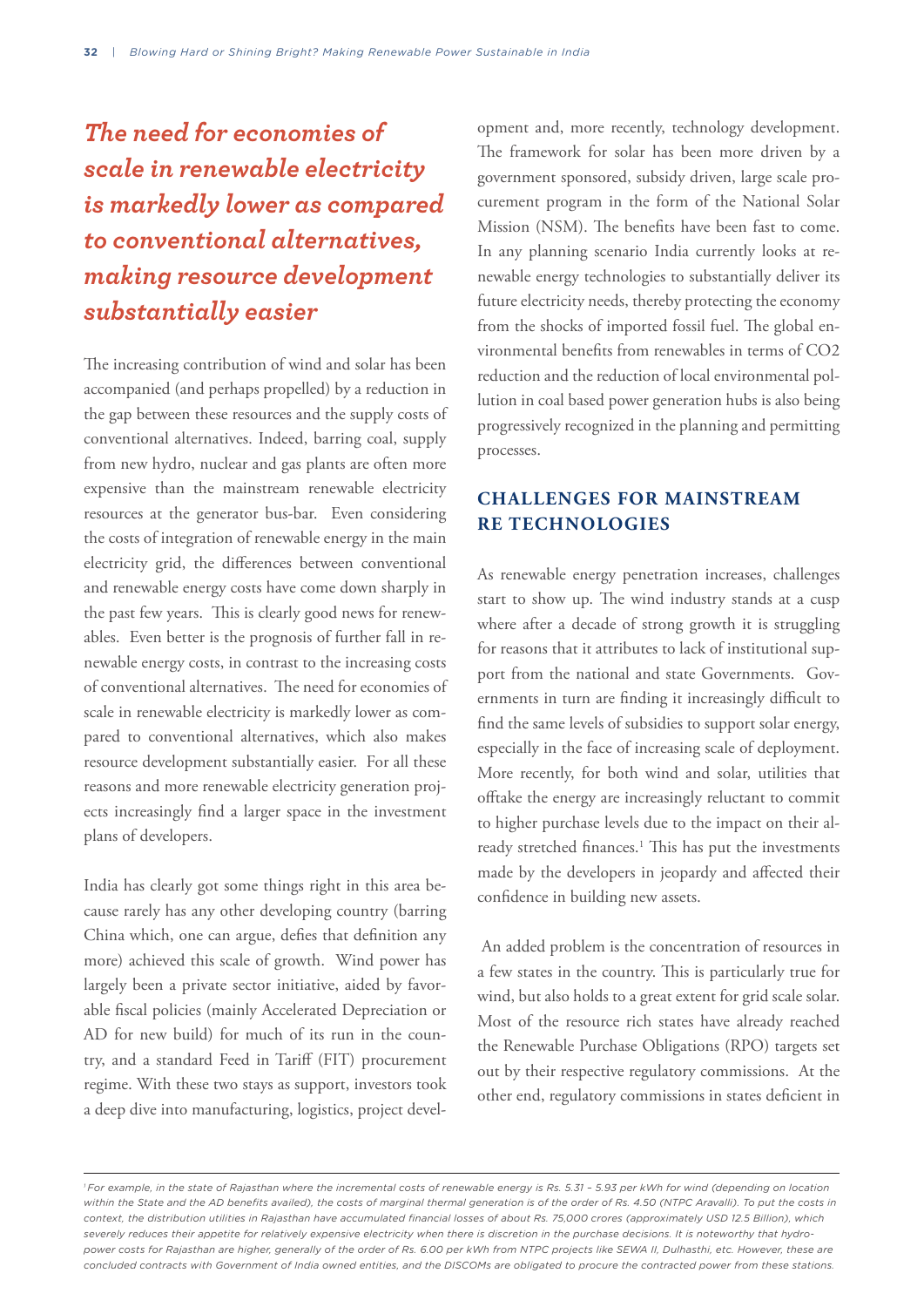resources have either set low RPO targets and/or have not enforced the targets set out. The CERC instituted the market based Renewable Energy Certificate (REC) trading framework to obviate the resource deficit issues in such states. However the REC mechanism has taken a hard fall on account of significant design issues relating to eligibility criteria for REC issuance, certificate pricing and trading framework, which has resulted in a very large unsold REC stock. These issues can be addressed, and indeed the CERC is taking measures to improve the design of the REC framework that could result in more rational price caps and collars, vintage based certificate pricing (to address the issues of falling/fluctuating costs of installations), a more flexible trading arrangement that would allow for market making by traders, etc. More fundamentally, the states that need to procure REC see the cost of the certificates as an additional and unwanted cost burden. On the other hand the RE rich states where developers obtain their RECs do not see apparent benefits of such generation. Instead, in-spite of getting the electricity from these projects at their relatively low Average Power Purchase Costs (APPC2 ), they see the costs of management of these fickle resources to be much higher than the benefits that accrue to them from the lower costs.

## *Challenges emanate from the lack of availability of usable resource data, regulatory approvals and high cost of finance*

What thus becomes necessary is to resolve the challenges that the developers and utilities face. The developers face some challenges on viability of investments at the present FIT or bid determined tariff levels. However, the bigger challenges come from the uncertainties that they face in project development and power offtake. On development, these challenges emanate from the lack of availability of usable resource data, regulatory approvals and high cost of finance that cause significant delay in project development, often undermining their viability. More importantly, even plants that are constructed now face loss of generation due to curtailment by utilities. Utilities curtail generators for technical and commercial factors that range from transmission inadequacies to the high costs of variability management. Wind and solar show significant variability in generation profile. Solar displays diurnal and seasonal variations, while wind at a location often has a very strong seasonal bias and uncertain daily generation profiles. These problems can be resolved through suitable investments in networks, developing forecasting capabilities, providing alternate balancing supplies to manage renewable electricity generation variability and in general through conscious planning and management. However, these responses have their own financial and managerial demands on the utilities which, in the short term, often see renewables as troublesome, high cost, and low contribution energy sources. While they remain positive about the prospects of renewable energy, they would like their next generation of managers to avail the benefits and manage the costs.

### **RESPONSES TO ADDRESS THE CHALLENGES**

Robust responses that help address the developers and utilities to manage their issues would be fundamental for accelerating renewable energy deployment in the next decade.

Over the last few years all stakeholders – policy makers, regulators, civil society, utilities and developers – have become more aware of the issues. The key now is to find the right mix of solutions, and administering them through a framework that is reliable and durable.

*2 The definition of APPC has been a very contentious matter. CERC's proposed definition has been widely altered by State Regulators, thus creating anomalies. The changes made by the State regulators alter the concepts that determine REC pricing. The REC market mechanism has thus become exposed to multiple and non-standard regulation, which inevitably brings its efficacy and viability into question.*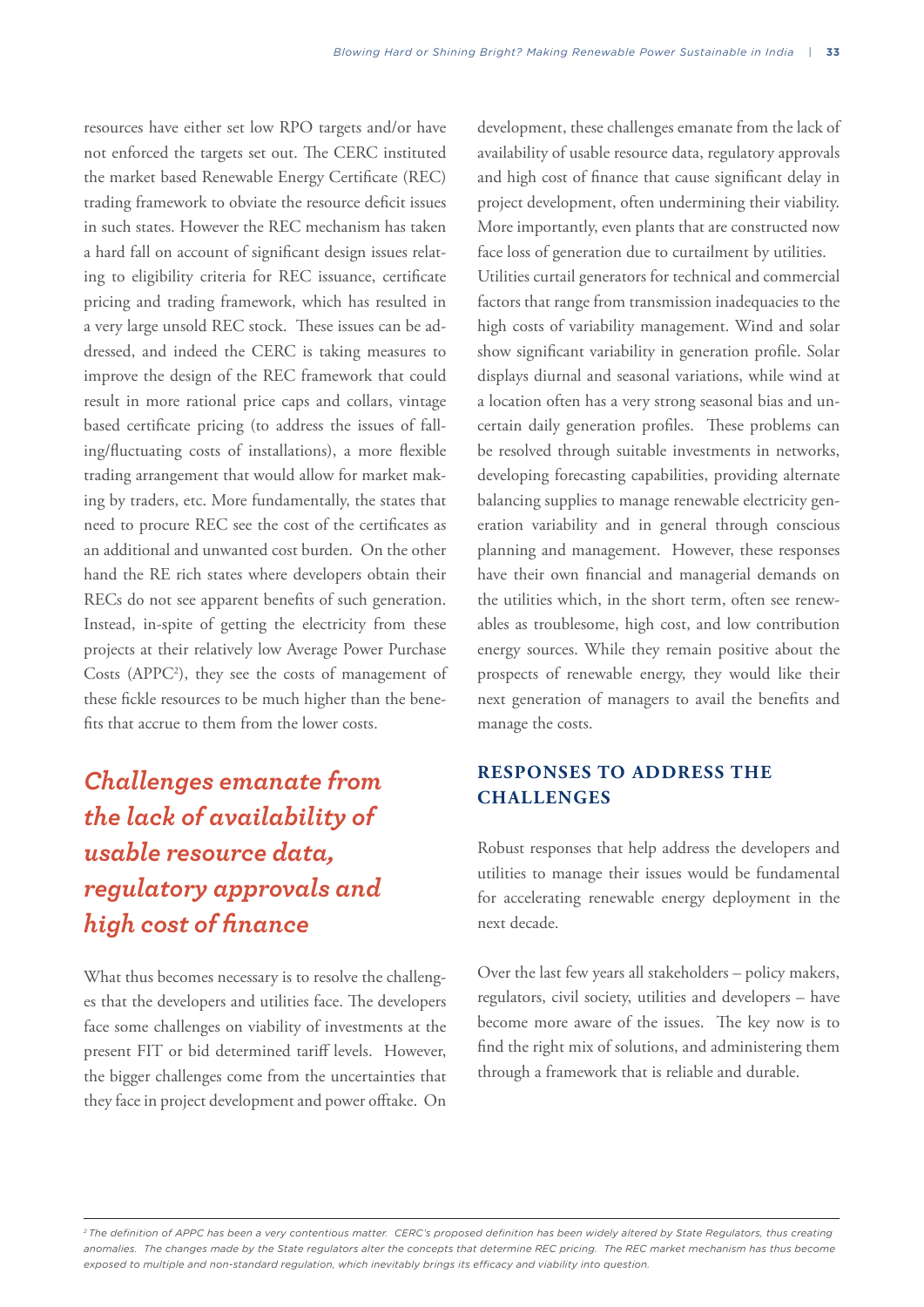In terms of solutions, the following assume importance:

• Curtailment of available generation is very poor advertisement for renewable energy and deters investments. Adequate network capacity needs to be created to prevent curtailment. Curtailment for commercial reasons needs to be avoided;

• With very little operating costs, wind and solar viability are very sensitive to the cost of capital. Cost of financing needs to be brought down significantly if India has to deploy renewable energy at scale. While these costs are linked to broader macroeconomic issues, till those are addressed, means to limit the impact on RE deployment costs need to be found;

• In terms of management of variability the parallels between RE and the broader climate changes responses are noticeable. Just as climate change requires a combination of mitigation and adaptation, variable renewable energy requires better forecasting and scheduling (much like mitigation) and also the capability to manage the inevitable deviations from the forecasts (i.e., adaptation). While regulators led by the Central Electricity Regulatory Commission (CERC) have attempted the former, they have ignored the latter;

• Adaptation to generation variability can be achieved through resources that compensate or balance the variability (to the extent necessary), which need to be made available to the entity responsible for managing the variability. Under the present framework, utilities are charged with the variability management responsibilities. The utilities need to have access to balancing resources at costs that they are willing to bear;

• The management costs need to be evaluated on a system-wide basis rather than the specific cost involved in managing a specific RE resource. This has been traditionally the responsibility of the Government of India through its Central Electricity Authority (CEA). However, a debilitated CEA has not accorded the centrality to renewables in its planning processes that is otherwise required. In any event, since the Electricity Act 2003 and its market based construct have taken roots, CEA's plans are no longer of the same significance as before;

• Design of financing mechanisms like the REC need to be improved and supported by rational RPO levels across the country and strong compliance of the RPO levels by the designated entities responsible for such compliance. The specific philosophy guiding the level of RPO across states would need to be evolved, and must rely on robust analysis on the overall cost of delivered energy for the resource rich states as well as those deficient in renewable energy resources.<sup>3</sup>

### *State Governments are very important actors and most of the implementation actions would finally be in the States*

The institutional set-up for the managing the above changes would be varied and complex, involving system planners, regulators, transmission developers and operators, system operators, financial institutions and above all utilities. It would also involve a number of parts of the Government of India namely the Ministry of Power, Ministry of New and Renewable Energy, Ministry of Finance, Ministry of Science and Technology, and potentially the Planning Commission. Most importantly, the State Governments are critical actors and most of the implementation actions would finally be in the States.

### **An Integrated National Sustainable Electricity Mission**

India's success in implementing the National Solar Mission (NSM) has brought to bear the benefits of a mis-

*<sup>3</sup> Evolving a fair and rational framework for RPO is a challenging task. It may be possible and appropriate to evolve a framework based on the avoided generation costs of each state in the long run, and thereafter ensure that the incremental difference in delivered cost of renewable energy*  is of the same order. For example, if the avoided cost for State A is of the order of Rs. 4 while it is Rs. 5 for State B, then they should be willing to *bear the delivered costs of RE of Rs. 5 and Rs. 6 respectively, assuming that there is a willingness to pay a premium of Rs. 1 (delivered basis) for renewable energy. In such a framework the RPO can be the same for all states. The key in such case would be to evolve a transparent and adequately simple transfer mechanism for subsidies to bring about such equalization, and in all likelihood would require a Government of India controlled entity to manage the financial transactions and the subsidy flow.*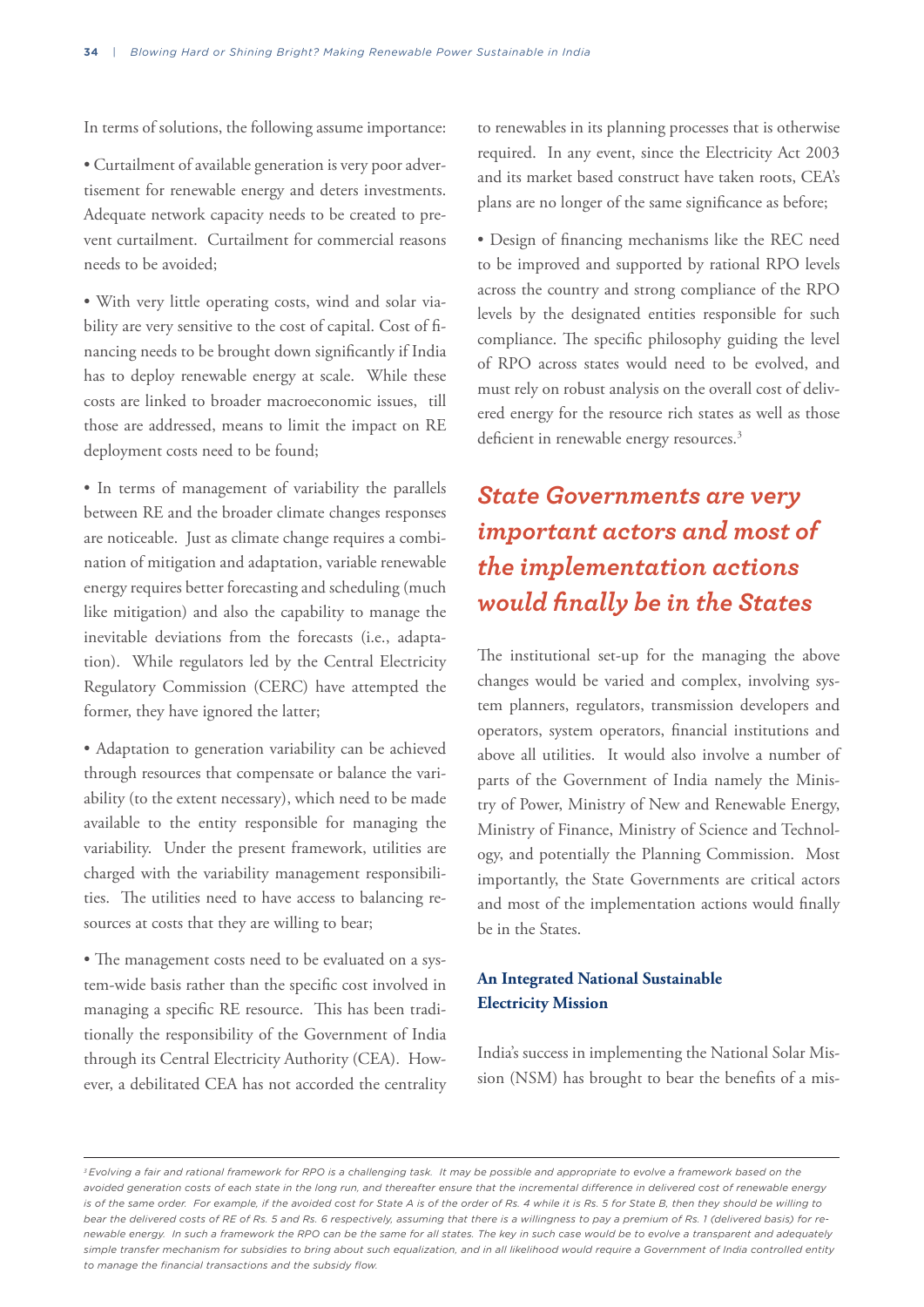sion mode approach in complex and high impact tasks that involve multiple agencies across the span of the country. There is merit in continuation of the mission approach and widen its ambit if the contribution of renewables to the electricity supply basket is to be stepped up in the coming decade.

The efforts on solar have not been backed by similar efforts to propagate wind and other renewable energy technologies. In fact while incentives like Accelerated Depreciation (AD) were being extended to solar, they were simultaneously withdrawn from wind. Ostensibly this was because wind as a more mature technology, had already benefited from incentives in the past, and that such incentives were distorting the market and encouraging inefficient capacity. The latter point of inefficient capacity, while perhaps true in the 1990's, is no longer the case. What the withdrawal of the incentives did was to eliminate an entire class of investors for whom the tax benefits from AD mattered. More fundamentally, it signaled that the Government was no longer seeking to encourage wind.

This needs to change. Arguably, wind and solar need to be looked at through the same lens. Beyond the technological nuances and relatively minor differences in the scale of costs, there are few fundamental differences between grid scale wind and solar generation. On the contrary, there are obvious benefits in considering them on a similar footing since this would reduce artificial policy distinctions between them. The development and integration issues also tend to be similar, although the details vary. Further, technological integration of wind and solar in the form of hybrids is a real prospect. That said, there are still reasons to maintain distinction between wind and solar. In particular, the possibilities of distributed solar on a large scale (along with the associated issues of integration at the tail end of the grid) makes solar and wind candidates for common but differentiated attention. More importantly, the National Solar Mission has worked in its current form, and the fear is that the dilution of focus could in turn compromise the benefits.

Beyond the development issues which arguably could be addressed separately for wind and solar, there is however an unquestionable need to address the grid integration and variability management issues together. Variability management is clearly the biggest showstopper, and must be addressed through very rigorous and sophisticated planning, technological and operational measures. This is a multi-stakeholder activity that demands attention as a separate action area in itself.

*National Sustainable Electricity Mission (NSEM) would integrate conventional resources like hydro and also newer concepts of energy storage and Demand Response*

Integrating the above, it is perhaps time to launch the National Sustainable Electricity Mission (NSEM). The prime drivers of NSEM would be wind and solar, but it would integrate even conventional resources like hydro (including pumped hydro), gas and spinning coal, and also newer concepts of energy storage and Demand Response.

The NSEM should have multiple component missions and programs. Firstly, the National Solar Mission should continue with the same ambitions and zeal as at present. A parallel National Wind Mission (NWM) should build a parallel track for wind power, with incentive frameworks that are aligned with solar. The entities made responsible for detailed implementation actions of the component missions can differ. Much like the Solar Energy Corporation of India (SECI) that manages the implementation of the NSM, an agency can be established for implementing the NWM.

As this chapter has emphasized, variability management is among the biggest issues that the renewable electricity sector faces. This is where the conventional genera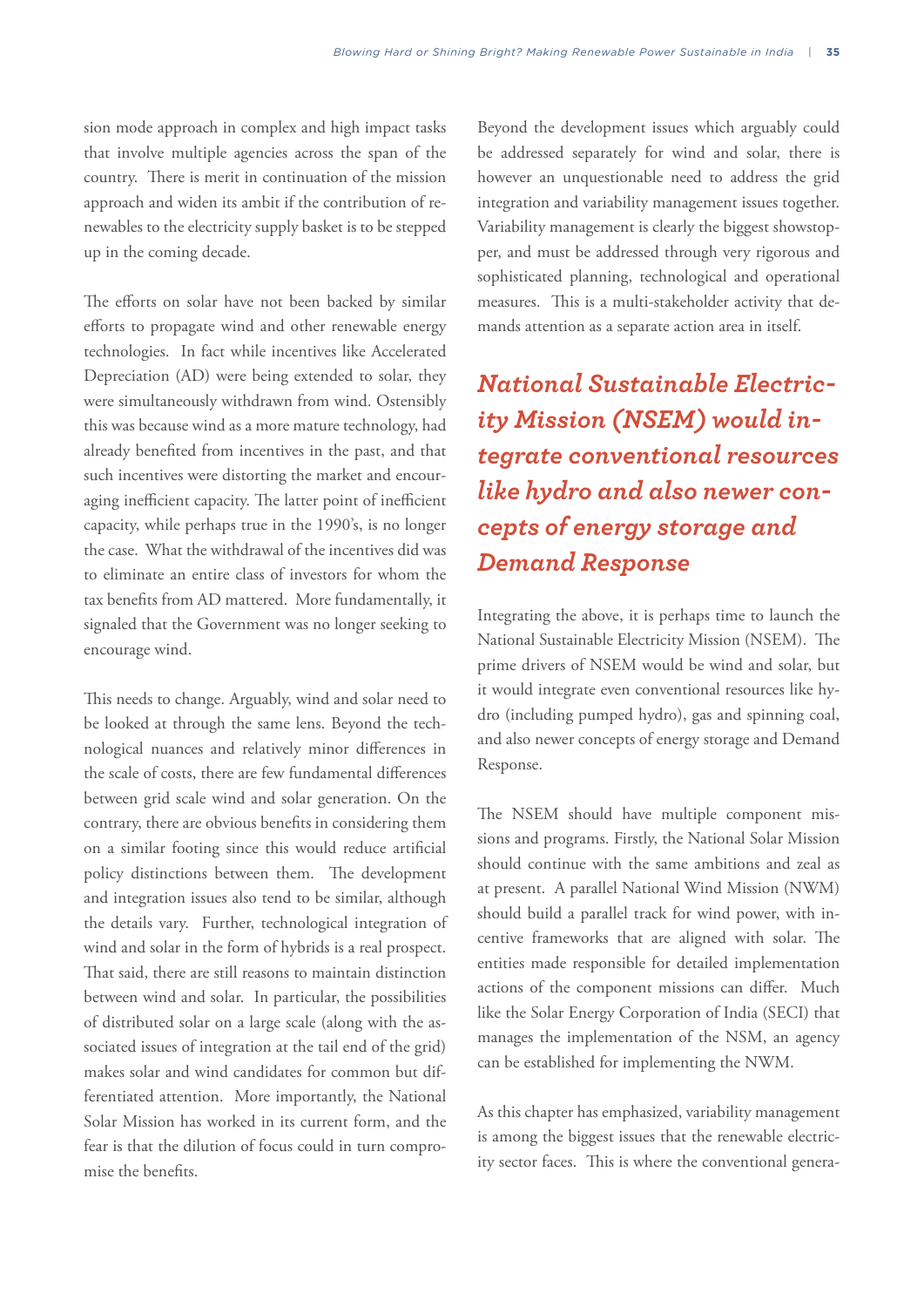tion resources are not alternatives but complements to wind and solar. It is impossible to ensure renewable energy growth without the support of the (conventional and emerging) sources. These actions can be effectively managed through a National Clean Energy Integration Program (NCEIP) that can be supported by the coal cess earnings that accrue to the National Clean Energy Fund (NCEF). As this paper has commented earlier, some conventional alternatives are more expensive than wind and solar. This has led to demands in certain quarters that new build of conventional resources be replaced by renewables. These demands and contentions are fallacious and ill-informed.

*It is over-simplistic and incorrect to evaluate system costs based only on the individual resource costs, since each of these resources have very different operating characteristics*

For a secure and economical operation of the power system, the costs of these resources (including transmission) need to be considered and optimized in conjunction. The operating costs of individual resources are not of particular relevance so long as the overall system costs are optimized. The NCEIP would bring together all these technologies through rigorous planning and coordinated implementation and operations of these resources.

Off-grid and distributed generation also need mention in this context. The NSM has been placing increasing emphasis on distributed solar. This needs to be continued and enhanced through strong institutional arrangements and infrastructure support. The impact can be significant since agriculture consumes close to 20 percent of electricity supplies in the country, and

the transmission and distribution losses in agriculture (or attributed to agricultural supplies) tend to be high. Conversion of diesel agricultural pump sets and electrical pumps in remote or high loss areas already makes economic sense. Proliferation of these applications will only bring down costs further, and hence must be institutionally promoted. The same applies for household and commercial applications at the tail end of the grid where solar can have a very short payback. Solar rooftop supplies in these categories can indeed get a strong boost with incorporation of Smart Grid technologies that allow for bi-directional flows. Government of India already has an ambitious Smart Grids program, which can work in hand with the renewable energy program to better manage renewable energy integration in all parts of the grid and thereby provide a fillip to sustainable energy supply in the future.

Finally, financing costs have a huge impact on the delivered costs of renewable energy. In the past, regulatory instruments like the Renewable Energy Certificate (REC) mechanisms have been introduced to make renewable electricity more viable. These measures do not fundamentally reduce the costs of energy. If at all, as has been commented on earlier in the chapter, the project risk profile increases with mechanisms like the REC due to the enhanced market risks and transaction costs that the REC trading framework carries, thus increasing the costs of finance. At the first instance the RPO monitoring framework needs to be tightened through creation of RPO registries in every state and implement the penal mechanisms for non-compliance. The REC framework needs to be modified to address a host of issues that have been identified through expert studies. Beyond these measures, to reduce the costs of financing and hence the delivered costs of energy measures like takeout financing, long tenor and lower cost funds from pension funds and the like need to be considered. Specific funds that extend financing to RE projects can also be established and the NCEF marshalled effectively. The entire effort needs to be accorded greater profile through a Renewable Energy Financing Program (REFP).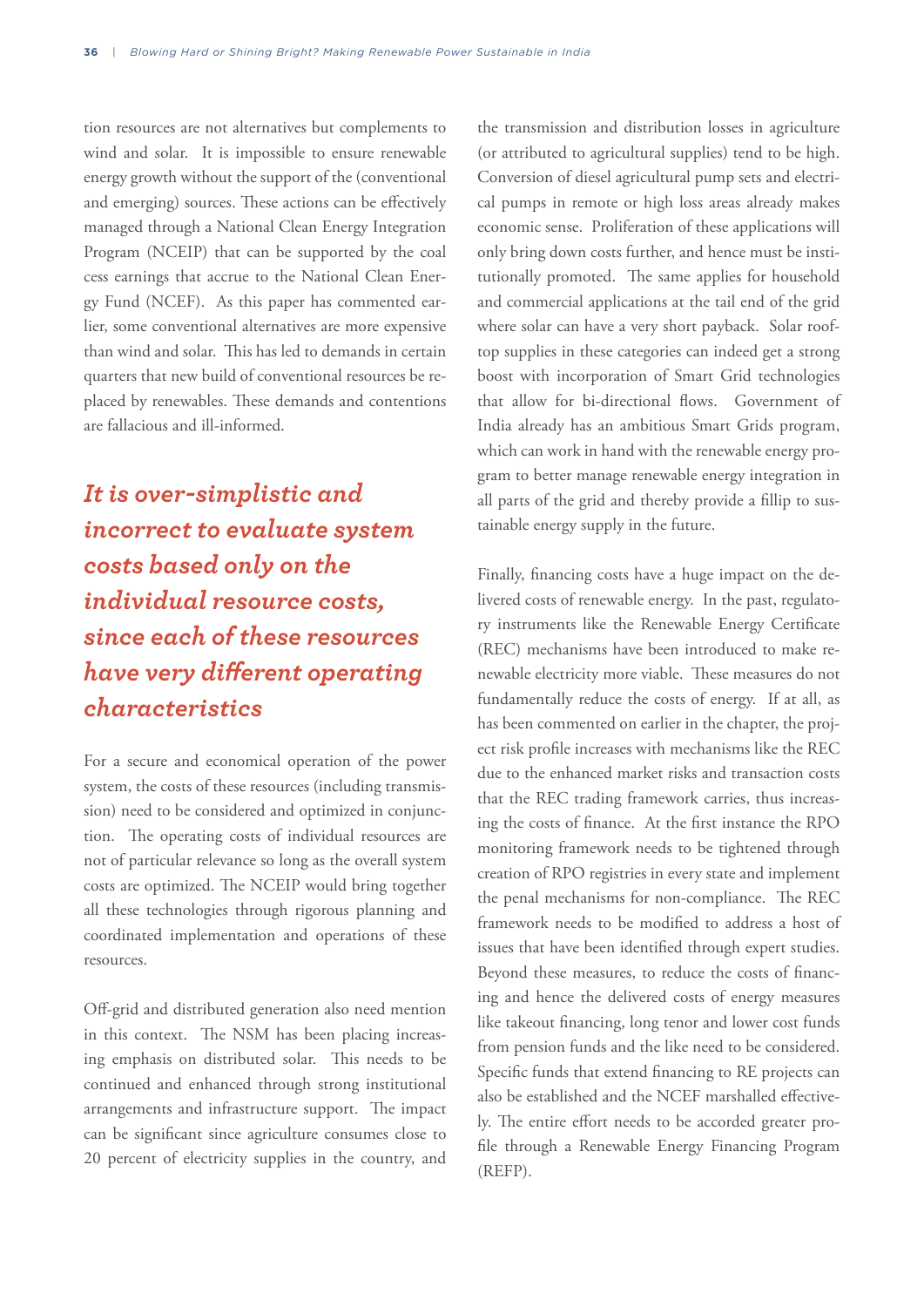### **FIGURE 2: Developing Institutional Arrangements for Sustainable Electricity Provision**



- > Master planning for smart cities
- > Implementation of smart cities per plans
- > Financing smart grid backbone infrastructure development / deployment